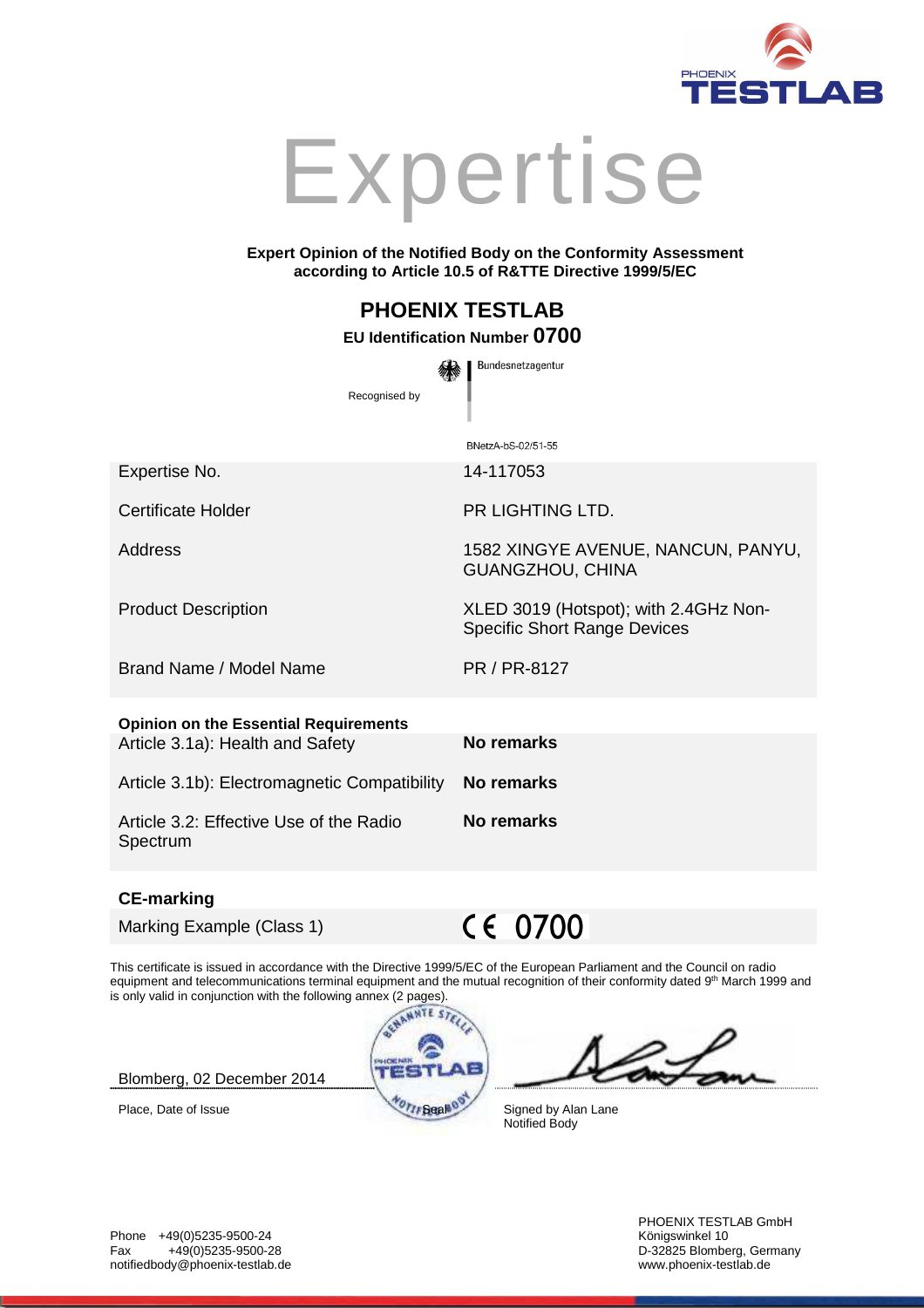## **Technical description**

| Frequency Range          | 2.4GHz Non-Specific Short Range Devices: 2402 - 2459 MHz |
|--------------------------|----------------------------------------------------------|
| <b>Transmitted Power</b> | 2.4GHz Non-Specific Short Range Devices: -0.20 dBm EIRP  |

## **Technical Construction File (TCF):**

**Technical documentation according to Annex II sub clause 4:** 

| <b>⊽</b> User Manual | ◯ Operational Description        |
|----------------------|----------------------------------|
| <b>Block Diagram</b> | $\triangleright$ Circuit Diagram |
| Parts Placement      | PCB-Layout                       |
| Parts List           |                                  |
| Hardware Version:    |                                  |
| Software Version:    |                                  |

#### **Applied Standards and Test Reports**

| <b>Specification</b>                                                                                                                                    | Laboratory                                         | <b>Test Report Number</b> |
|---------------------------------------------------------------------------------------------------------------------------------------------------------|----------------------------------------------------|---------------------------|
| EN 60598-1:2008+A11:2009<br>EN 60598-2-17:1989+A2:1991<br>EN 62493:2010<br>EN 61347:2008+A1:2011+A2:2013<br>EN 61347-2-13:2006<br>EN 62031:2008+A1:2013 | Shenzhen LCS Compliance Testing<br>Laboratory Ltd. | LCS1410301002S            |
| EN 62479:2010                                                                                                                                           | Shenzhen LCS Compliance Testing<br>Laboratory Ltd. | LCS1410301005E            |
| EN 55015:2013<br>EN 61000-3-2:2006+A1:2009+A2:2009<br>EN 61000-3-3:2013<br>EN 61547:2009                                                                | Shenzhen LCS Compliance Testing<br>Laboratory Ltd. | LCS1410301006E            |
| EN 301 489-1 V1.9.2<br>EN 301 489-3 V1.6.1                                                                                                              | Shenzhen LCS Compliance Testing<br>Laboratory Ltd. | LCS1410301004E            |
| EN 300 440-1 V1.6.1<br>EN 300 440-2 V1.4.1                                                                                                              | Shenzhen LCS Compliance Testing<br>Laboratory Ltd. | CS1410301003E             |

#### **Further Documents**

EU Declaration of Conformity, 2 pages, 2014-11-26.



PHOENIX TESTLAB GmbH<br>Königswinkel 10